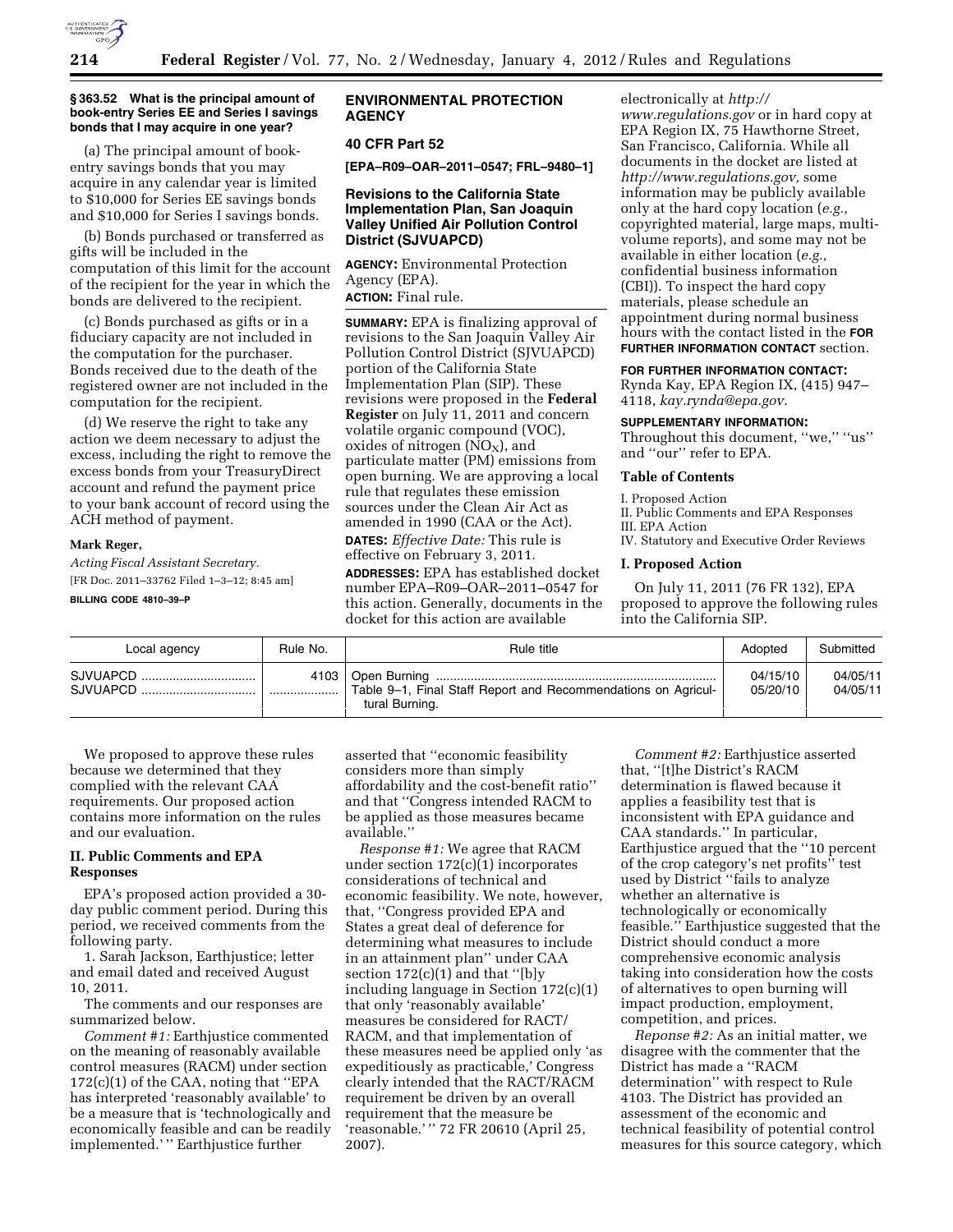EPA has evaluated to determine whether additional controls for this source category might be reasonably available for implementation in the area. As stated in the TSD for our proposal, EPA will take action in separate rulemakings on the State's RACM demonstration for the relevant NAAQS based on an evaluation of the control measures submitted as a whole and their overall potential to advance the applicable attainment dates in the SJV.

We disagree that the District's feasibility test is inconsistent with the CAA or EPA guidance. Neither the CAA nor EPA's implementing regulations define ''technical and economic feasibility'' for purposes of determining what control measures are ''reasonably available,'' and, as noted above, section 172(c)(1) provides considerable deference to States' determinations of what control measures are reasonably available.

In this case, the District assessed the availability of alternatives to open burning by evaluating both technological and economic feasibility. *See, e.g.,* Staff Report § 1.2. For those crop categories for which it found a technically feasible alternative to burning, the District assessed economic feasibility by comparing the per-acre costs for the alternative to the per-acre net profit for that category. *Id.* § 1.2.2. Where an alternative's cost exceeded ten percent of profits, the District found the alternative to be economically infeasible. *Id.* Table 9–1. As explained by the District ''[t]he 10 percent threshold utilized in this analysis represents the economic significance level generally utilized by the District in the development of District rules, and represents the level that a regulatory action would pose a significant economic impact to affected sources.'' *Id.* § 1.2.2.

As we have previously noted, looking at the percent of profits can provide useful information concerning the economic feasibility of particular control measures. *See, e.g.,* 75 FR 2082. Although we encourage the District to conduct further economic analysis of the feasibility of alternatives to open burning, we also recognize that resource constraints limit the amount of analysis that the District can perform.

We also note that our evaluation of the stringency of the rule does not rest solely upon the District's assessment of economic and technical feasibility, but also takes into consideration other indicators of technical and economic feasibility. *See* 72 FR 20614 (''in reviewing the State's selection of measures for RACM \* \* \* EPA may independently supplement the rationale

of the State \* \* \*''). For example, as noted in the TSD, we compared the control requirements in Rule 4103 with analogous rules in other local districts and states and concluded that Rule 4103 was as stringent as or more stringent than those other rules. We have not received any information to undermine this conclusion. As such, we continue to believe that Rule 4103 requires all control measures that have been demonstrated to be ''reasonably available'' for open burning activities in the San Joaquin Valley.

*Comment #3:* Earthjustice referred to a letter indicating that the District will no longer permit open burning of citrus orchard removals ''when case-by-case analysis indicates sufficient biomass plant capacity and the availability of economically feasible chipping services.'' Earthjustice argued that ''[s]uch Director's discretion is not approvable into the SIP.''

*Response #3:* The District has not submitted these additional restrictions on open burning for approval into the SIP, and we therefore do not need to evaluate their approvability, and do not rely on them for our approval of Rule 4103.

*Comment #4:* Earthjustice argued that, ''Even if EPA finds the District's percent of profits test is a sufficient means of demonstrating economic infeasibility to reject potential RACM controls, EPA should reject the proposed rule because the District's application of this test is flawed.''

*Response #4:* As noted above, we have considered other factors in addition to the District's ''percent of profits'' test in assessing the technical and economic feasibility of potential RACM controls. Nonetheless, Earthjustice's specific points regarding the District's application of the percent of profits are addressed below.

*Comment #4.a:* Earthjustice noted that ''the District calculated the cost of compliance 'after tax' without accounting for tax implications of increased control costs'' and asserted that ''[t]his failure to adjust the cost estimates precludes any meaningful analysis of costs.''

*Response #4.a:* District staff explained that their calculations followed ''EPA and ARB established methodologies.'' Additionally, District staff clarified that, ''the primary costs associated with potential alternatives to open burning result from service costs, such as through the hiring of chipping and hauling services. The District does not expect tax implications associated with these non-capital expenditures, if any, to impact the cost analyses associated

with this project."<sup>1</sup> We are not aware of any information that contradicts the District's assessment in this regard.

*Comment #4.b:* Earthjustice commented that, ''the District uses a 10 year cost amortization schedule without providing a rational basis for this term of years.'' Earthjustice argued that this assumption underestimates the lifespan of the vineyards and orchards and therefore produces artificially high annual cost figures.

*Response #4.b:* In response to this comment, District staff noted that Appendix H to the Staff Report provided information on the productivity over time of specific crops. District staff also listed numerous reasons for assuming a 10-year amortization schedule that were provided when this issue was raised at a California Senate Hearing including, for example:

1. 10-year analysis is used to standardize comparisons across various source categories (Example: 10-year analysis is also used for boilers, engines, and other source categories with real life spans in excess of 20–30 years).

2. Standard 10-year analysis is used by the California Air Resources Board and air districts for evaluating air pollution control economics.

3. Farms can change owners and change crops fairly frequently: For farms, periods longer than 10 years are speculative since farm viability is subject to global market forces, weather, water availability, etc.<sup>2</sup>

*Comment #4.c:* Earthjustice contended that the District ''inserted baseless assumptions to inflate the claimed costs. For example, the District assumes citrus root removal material must be separated from the tree material and transported to a composting facility at an additional cost of \$244 per acre.'' Earthjustice claimed that, contrary to this assumption, biomass facility operators have indicated that roots can be chipped and transported to biomass facilities along with the rest of the chipped material. Similarly, Earthjustice asserted that the evidence in the record undermines the District's suggestion that grinding and hauling material to a biomass plant may not be technically feasible.

*Response #4.c:* We acknowledge some uncertainty about the cost of citrus root removal and disposal. According to District staff, ''the root removal process is independent from the chipping and biomass operations.'' Staff Report Appendix D at D–34. The District

<sup>1</sup>Email from Koshoua Thao, SJVUAPCD, to Rynda Kay, EPA, September 22, 2011.

<sup>2</sup> *Id.*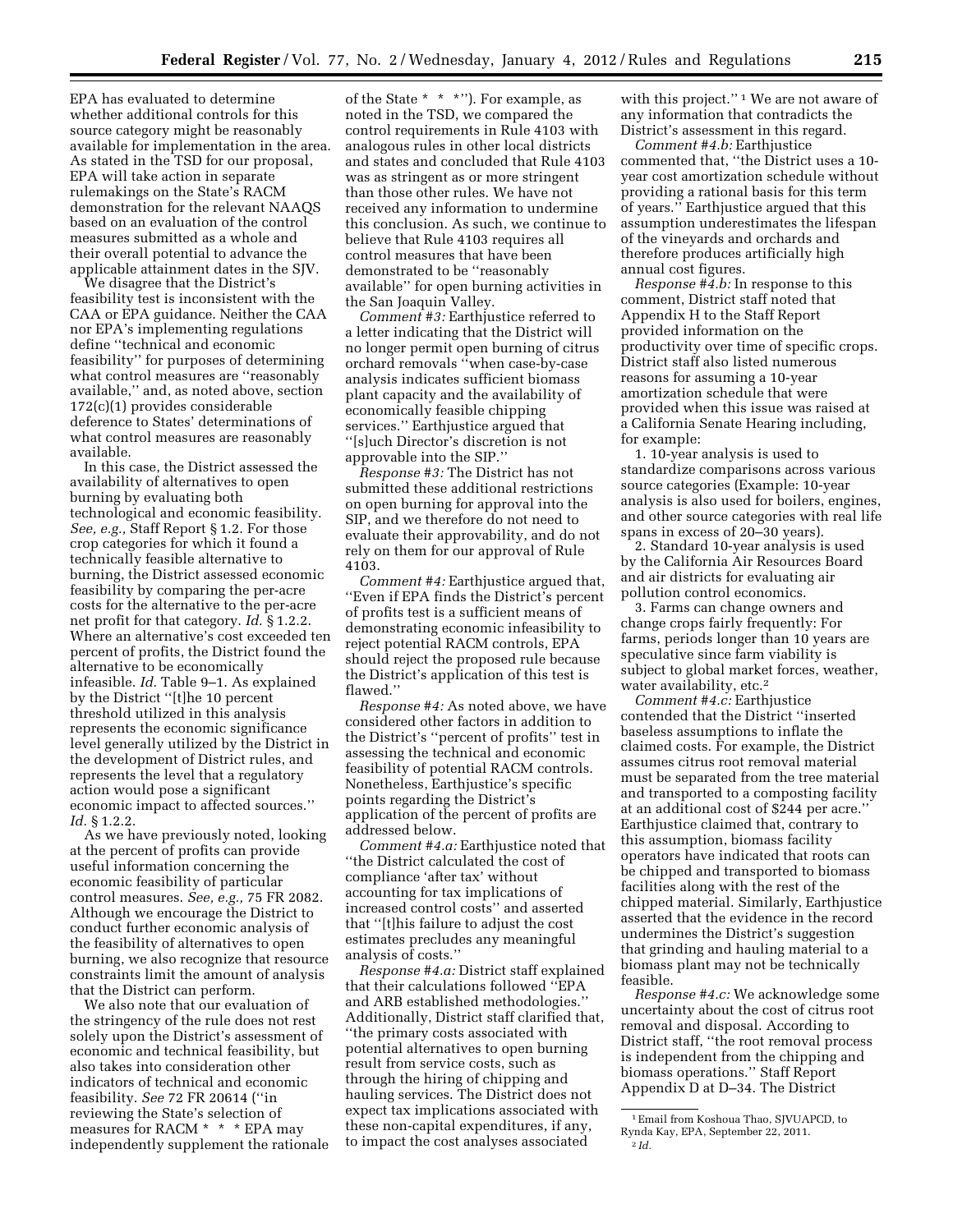explains, ''Citrus is often grown in claylike soil that adheres to its roots'' and ''biomass power plant operators will not accept any organic material with dirt or other unburnable contaminants''.3 We do not dispute that biomass facilities have indicated that roots can be chipped and transported to biomass facilities, but we are not aware of any other evidence to support this claim and demonstrate that root chipping and biomass burning is reasonably available. This appears to be an evolving area and we encourage the District to reexamine whether it may be possible to send some or all citrus roots to biomass rather than landfill or compost. Nonetheless, at this time, we do not have sufficient specific evidence to challenge the District's assumption in this regard.

*Comment #4.d:* Earthjustice argued that ''[t]he District's allowance for walnut, almond, and pecan growers whose total nut acreage is less than 3,500 acres to burn 20 acres of prunings, plus an additional unrestricted amount if certain conditions are met, blatantly disregards any economic feasibility analysis.''

*Response #4.d:* We disagree that this allowance disregards any economic feasibility analysis. The District found that the cost of shredding up to 20 acres at once was not economically feasible and that shredding 20-plus acres was feasible only when a custom shredder was available. *See* Staff Report § 3.7.3. As a result, the District adopted an automatic 20 acre allowance plus a discretionary allowance depending on contractor availability.

*Comment #5:* Earthjustice contended that additional reductions are reasonably available under the appropriate feasibility analysis. The specific arguments raised by Earthjustice in support of its contention are addressed below.

*Comment #5.a:* Earthjustice argued that the proposed alternative to open burning of citrus orchard removal materials (grinding and hauling orchard removal materials to a biomass plant) is technically feasible because the biomass power plants that use San Joaquin Valley agricultural waste are physically capable of handling the 54,035-ton increase in material that would be caused by a total prohibition on burning citrus orchard removals.

*Response #5.a:* We agree that it is technically feasible to grind and haul orchard removal materials to a biomass plant. It is less clear, however, whether it is economically feasible. Even assuming that there is currently sufficient capacity for citrus removal

materials at biomass facilities, the District has concluded that ''reliance on biomass facilities as a primary, longterm alternative method to open burning is not possible since there are no longterm federal or state funding commitments for the biomass facilities \* \* \*'' Staff Report at 7–50. In addition, the Staff Report notes that, since urban waste is typically less expensive than agricultural waste, urban waste (particularly construction debris) may displace some of the current capacity for agricultural waste, as the economy improves and construction activity increases. *Id.* at 7–49. Additionally, the District explains that ''citrus material is typically less desirable'' than other biomass materials 4 and must be blended with other biomass fuels. Staff Report at 7–37.

In light of this economic uncertainty, EPA has recommended that the District continue closely monitoring the economic feasibility of sending citrus orchard removal material to biomass. In response, the District has agreed to ban the burning of citrus orchards ''on a case-by-case basis when analysis indicates sufficient biomass capacity and the availability of economically feasible chipping services.'' 5 We believe that this interim step will have significant air quality benefits and we encourage the District to consider whether a complete or partial ban on citrus orchard burning is economically feasible. Nonetheless, we continue to believe that such a ban has not been demonstrated to be economically feasible at this time.

*Comment #5.b:* Earthjustice claimed that the proposed alternative to open burning of almond, walnut and pecan prunings (shredding the prunings and leaving the materials on the orchard floor) is technically feasible.

*Response #5.b:* As with the previous comment, we agree that this is technically feasible, but not that it has been shown to be economically feasible at all times. The District concluded that, although shredding is a technically feasible alternative to open burning, there is an insufficient supply of custom shredding services available to smaller farms. Staff Report Appendix D at D–36. EPA believes this is a reasonable conclusion based on historical data. However, as noted in the TSD, we recommend that the District reevaluate the availability of contractors to shred nut prunings based on updated data.

*Comment #5.c:* Earthjustice claimed that these proposed alternatives to open

4 *Id.* 

burning of citrus orchard removal materials and almond, walnut and pecan prunings are also economically feasible.

*Response #5.c:* The District's economic analysis indicated that sending citrus removal materials to biomass was not economically feasible. Staff Report Table 3–4. Similarly, the District's economic analysis indicated that the cost of shredding prunings from less than 25 acres at once was not economically feasible. For the reasons noted above (see responses 4c, 4d, and 5a) and given that no other agency has adopted more stringent restrictions on open burning than those currently in place in the District, we believe these conclusions are reasonable at this time. However, we encourage the District to reevaluate these postponements to ensure that the State adopts all RACM for open burning activities as expeditiously as practicable.

## **III. EPA Action**

No comments were submitted that change our assessment that the submitted rules comply with the relevant CAA requirements. Therefore, as authorized in section 110(k)(3) of the Act, EPA is fully approving these rules into the California SIP.

### **IV. Statutory and Executive Order Reviews**

Under the Clean Air Act, the Administrator is required to approve a SIP submission that complies with the provisions of the Act and applicable Federal regulations. 42 U.S.C. 7410(k); 40 CFR 52.02(a). Thus, in reviewing SIP submissions, EPA's role is to approve State choices, provided that they meet the criteria of the Clean Air Act. Accordingly, this action merely approves State law as meeting Federal requirements and does not impose additional requirements beyond those imposed by State law. For that reason, this action:

• Is not a ''significant regulatory action'' subject to review by the Office of Management and Budget under Executive Order 12866 (58 FR 51735, October 4, 1993);

• Does not impose an information collection burden under the provisions of the Paperwork Reduction Act (44 U.S.C. 3501 *et seq.*);

• Is certified as not having a significant economic impact on a substantial number of small entities under the Regulatory Flexibility Act (5 U.S.C. 601 *et seq.*);

• Does not contain any unfunded mandate or significantly or uniquely affect small governments, as described

<sup>5</sup>See letter dated June 27, 2011, from Seyed Sadredin to Deborah Jordan.